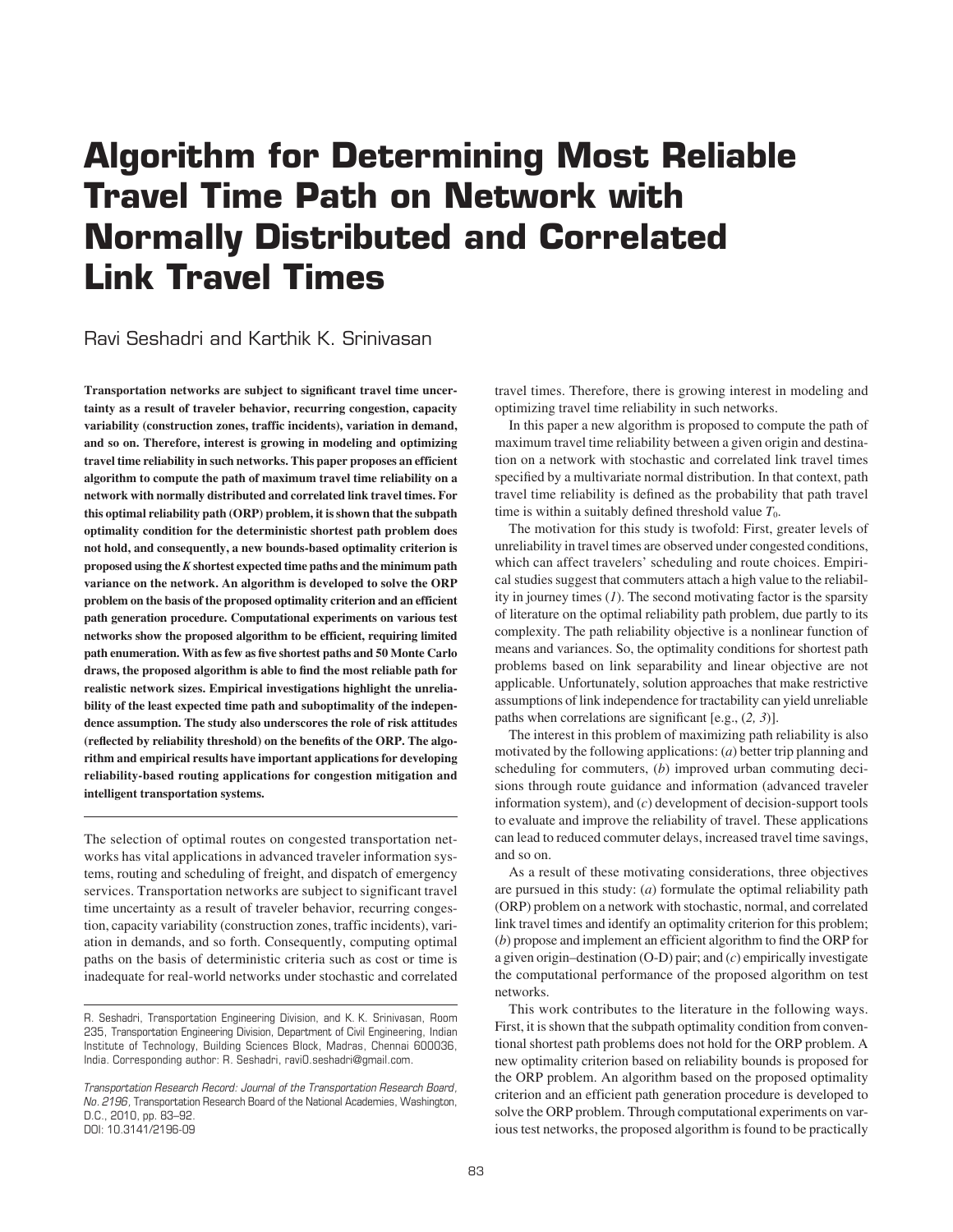efficient because it does not involve extensive path enumeration. With as few as five shortest paths and 50 Monte Carlo draws, the proposed algorithm is able to find the most reliable path for realistic network sizes. Empirical investigations highlight the unreliability of the least expected time path and suboptimality of the independence assumption. The study also underscores the role of risk attitudes (reflected by reliability threshold) on the benefits of the ORP.

A brief review of existing approaches is presented next, after which the problem is formally defined and formulated. The following section describes the proposed algorithm to compute the path of maximum travel time reliability for the general case with correlations and unequal variances. The proposed approach is illustrated on a simple network, and its computational complexity is analyzed. A discussion of results from a set of computational experiments follow, and the main findings from the study, conclusions, and scope for further research are outlined to conclude the paper.

## REVIEW OF LITERATURE

The classical shortest path problem involves computing the path of minimum cost–time on a network with deterministic arc costs. The need to capture inherent network uncertainty led to the study of the stochastic shortest path problem (SSPP) within the context of decision making under uncertainty. Stochastic routing models are intended to provide commuters with either a priori path guidance or adaptive en route guidance. Both versions of the problem have been extensively studied, and existing approaches are reviewed in two parts, the first dealing with the objective of least expected travel time (LET) and the second dealing with reliability-based formulations.

One class of adaptive LET path problems assumes that the traversal time on a link will become known (deterministic) on arrival at its tail (starting) node. Polychronopoulos and Tsitsiklis (*4*) proposed a dynamic programming (DP) approach (exponential) to compute the adaptive LET path, and Cheung proposed a label correcting algorithm for the same problem (*3*).

The second class of LET problems assumes that the link travel time distribution is conditional on arrival time at the link entrance [stochastic time varying (STV) networks]. Miller-Hooks and Mahmassani proposed a nondeterministic polynomial label correcting algorithm (discrete travel time distribution) for the a priori path problem (*5*). The adaptive path variant for a continuous link travel time distribution was examined by Hall, who proposed a non-polynomial DP-based algorithm (*6*). In addition, Miller-Hooks proposed a label setting algorithm for the discrete version of the problem (*7*). As a result of the absence of the Markovian property, finding LET paths on STV networks is computationally difficult even with the assumption of independence (*7*).

Reliability-based stochastic routing has been studied primarily in the context of finding a priori optimal paths. Frank in his seminal paper, proposed an algorithm to compute the continuous probability distribution of the minimum travel time (*8*). However, shortest paths are identified through paired comparisons within an already enumerated path set. Nie and Wu introduced a concept of "locally reliable" paths and proposed a label correcting algorithm to compute the set of locally reliable paths (nondominated with respect to reliability at varying thresholds) for static independent link travel time distributions (*9*). In contrast, the problem of computing an optimal reliability strategy (policy) has received scant attention. A notable exception is Fan and Nie, who proposed a DP-based algorithm (*10*).

Another widely used approach (incorporating reliability) uses the maximum expected utility (MEU) criterion of Von Neumann and Morgenstern (*11*). Here, a random utility that is a function of link costs is assigned to each path, with the optimal path being one that maximizes expected path utility. Computing the MEU path for nonlinear utility functions is nontrivial, and existing pruning-based approaches assume independence of links (*11*). The mean variance trade-off was more explicitly addressed in the mean variance routing model proposed by Sen et. al. (*12*). Their model is noteworthy for its consideration of correlations between link travel times although this advancement comes at the expense of computational efficiency, making the proposed integer programming based solution algorithm ill suited to large networks.

The SSPP has also been studied in the context of robust optimization (*13*). The robust path is one that minimizes path robust deviation (maximum difference between path cost and the corresponding shortest path cost, over all scenarios) or worst-case performance. Pseudopolynomial algorithms are proposed by Yu and Yang (*13*). However, such robust routing problems are NP-hard even under restrictive assumptions (*5*). Other definitions of optimality based on first-order stochastic dominance and definite stochastic dominance are investigated by Miller-Hooks and Mahmassani (*5*). They propose label correcting algorithms and heuristics to find nondominated paths under the stochastic dominance rules.

In summary, only a few studies consider the objectives of optimizing reliability explicitly or implicitly. Further, most existing approaches make a restrictive assumption of independent link travel times [e.g., (*2*), (*4*), (*8*)]. Many investigations on the optimal reliability problem use a pure Monte Carlo–based approach along with optimization heuristics. There seems to be insufficient understanding of and evidence on the computational performance and accuracy of these heuristics for networks with general correlation patterns. In addition, several empirical issues concerning the ORP problem remain to be addressed systematically. For instance, how many paths and draws are needed to obtain optimal or near-optimal solutions? How well does the least expected time path perform in relation to the reliability objective? What is the consequence of neglecting correlations while determining the ORP? How does the nature and magnitude of benefits of the ORP depend on the threshold for computing reliability? This work seeks to address the limitations and issues above by proposing a new algorithm to determine the ORP and conducting computational experiments on various networks.

## PROBLEM DEFINITION AND FORMULATION

The ORP problem considered in this study is concerned with computing the path that maximizes the probability of arrival within a threshold  $T_0$ . This formulation allows one to capture features of decision making under uncertainty, particularly the aversion to late arrival and the use of a buffer time to maximize probability of on-time arrival. This problem is defined and formulated as a nonlinear integer programming problem in this section.

### Problem Context and Scope

The transportation network of interest is represented as a directed graph or network (cyclic) denoted by  $G(N, A)$ , where  $N = \{1, 2, \ldots, n\}$ represents the set of nodes and *A* represents the set of *m* directed arcs. The network is general in the sense that it may include cycles. It is assumed that the link travel times are random and multivariate normally distributed with a general correlation pattern [**t** ∼ MVN( $\boldsymbol{\mu}, \boldsymbol{\Sigma}$ ) with mean vector  $\mu$  and covariance matrix  $\Sigma$ ]. This assumption is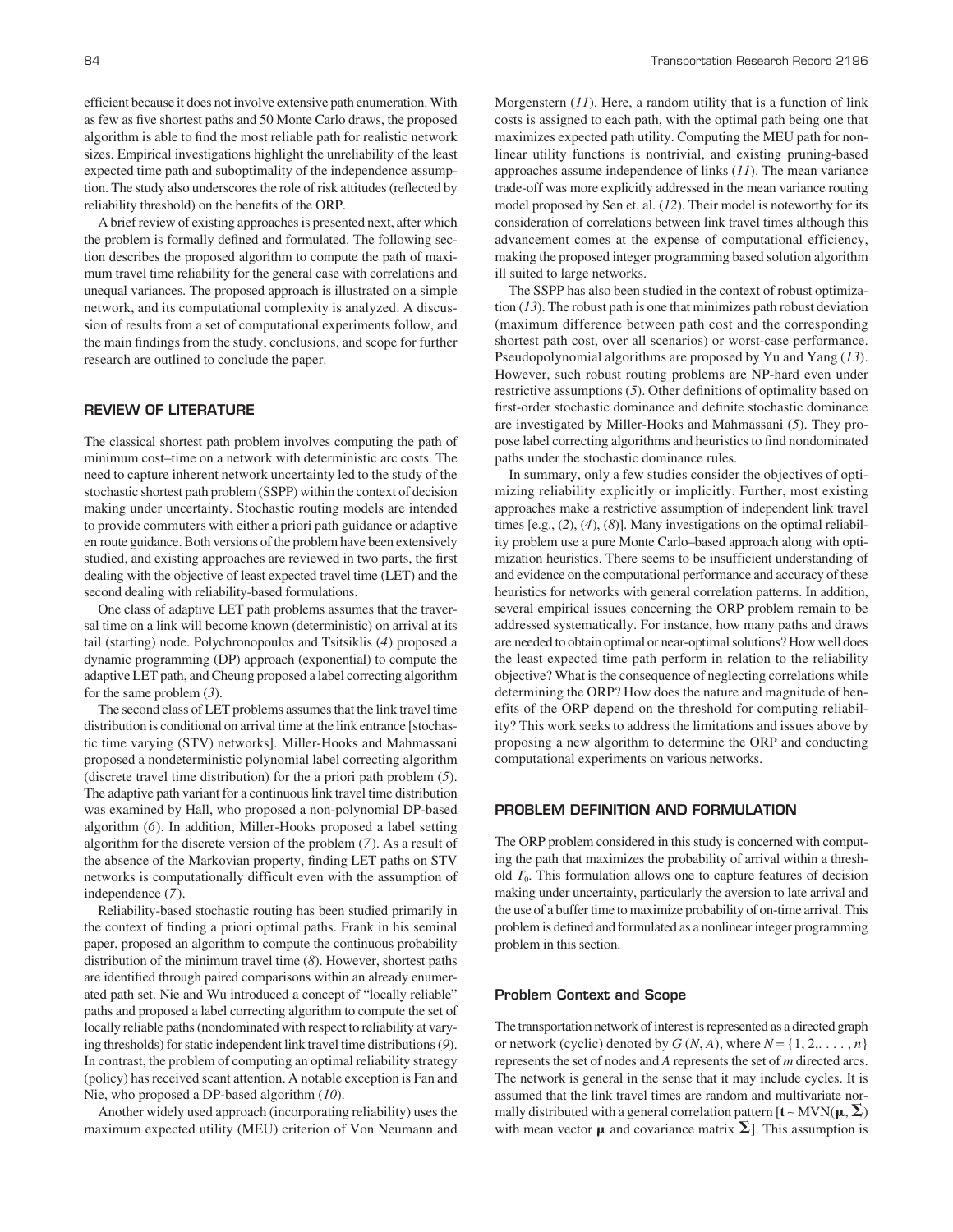empirically supported by travel time studies on freeways and urban arterials (*14*). In addition, this study addresses a static travel time context, and consequently, the most reliable path is considered to be an a priori path without recourse. The a priori path formulation is motivated by the absence of in-vehicle guidance systems–traveler information services to support en route choices in developing countries(study context).

# Path with Optimal Travel Time Reliability Between a Given Origin and Destination

The travel time along link  $(i, j)$  is represented by a random variable  $t_{ij}$ characterized by a mean  $\mu_{ij}$  and a standard deviation  $\sigma_{ij}$ . Consequently, path travel time is also a random variable, normally distributed with a mean and variance given by

$$
\mu_{P} = \sum_{(i,j)\in P} \mu_{ij}
$$
\n
$$
\sigma_{P}^{2} = \sum_{(i,j)\in P} \sigma_{ij}^{2} + \sum_{(i,j)\neq (k,l)\in P} P_{ij-lil} \sigma_{ij} \sigma_{kl}
$$
\n(1)

where  $(i, j)$  and  $(k, l)$  represent links on path *P*. The travel time reliability (referred to as reliability hereafter for ease of exposition) of path  $P$  is defined as the probability of path travel time  $(t_P)$  being within a prespecified threshold  $T_0$ :

$$
R(P) = P(t_P < T_0) = \Phi\left(\frac{T_0 - \mu_P}{\sigma_P}\right) \tag{2}
$$

The objective of the problem is to find the most reliable path between a given origin and destination for the network as defined above. In other words, the aim is to determine a path *P*\* such that its reliability  $R(P^*)$  is greater than or equal to the reliability on any other path  $R(P)$ connecting origin *s* to destination *t*. Thus, the optimal reliability path problem (ORP problem) for a given O-D pair is a nonlinear integer programming problem. Because the normal cumulative distribution function  $\Phi(.)$  is monotonic, the objective function may be rewritten as

$$
R'(\mathbf{x}) = \left(\frac{T_0 - \mu}{\sigma}\right)
$$

#### Failure of Subpath Optimality Property

2.5 **<sup>S</sup>**

The objective function  $R'(x)$  above is nonlinear in the integer-valued decision variable link flows  $(x_{ii} = 0 \text{ or } 1)$ . Consequently, the property

of subpath optimality (i.e., every subpath of the optimal path is optimal to the respective intermediate node) does not hold. That is illustrated on the network in Figure 1*a* (with given means and unit variance; independent travel times;  $T_0 = 4$ ). Here, path **S**-A-B-**T** is the most reliable between **S** and **T**, whereas subpath **S**-A-B of this path is not optimal to node B (Figure 1*b*). The failure of subpath optimality can also be shown for the case with correlations and unequal variances.

#### PROPOSED ALGORITHM FOR COMPUTING ORP

In view of the failure of the subpath optimality property, an algorithm to compute the ORP is proposed that draws on principles of bounding, simulation, and network optimization. A brief overview of the proposed approach is first outlined followed by a detailed algorithm description, illustration on an example network, and analysis of computational complexity.

#### Rationale and Overview

For the general case of correlations and unequal variances, an algorithm is proposed for the ORP problem based on convergence of lower and upper bounds on reliability. The proposed approach involves computing the *K* shortest expected time paths, on the basis of which are estimated a lower bound on optimal path reliability and a series of progressively decreasing upper bounds on path reliability (of the *K* paths). Subsequently it is shown that when the lower bound (LB) on optimal path reliability exceeds the smallest of the upper bounds [minimum UB (min UB)], then the most reliable path is contained in the *K*-path set. If the sufficient condition does not hold, then an efficient path generation procedure is proposed to identify paths of maximum conditional reliability given a set of random draws on the correlated component of the link travel time vector. These paths are augmented to the  $K$  set, and the path generation procedure is iteratively repeated until either the bounds converge or a prespecified number of Monte Carlo draws have been completed. The draws can be chosen to limit the probability of the optimal solution falling outside the *K* set.

## Algorithm Description

The key steps of the proposed algorithm include

1. Determine *K* shortest expected time paths, and evaluate path reliability. Hence, compute LB (see section on computation of shortest expected time paths).

|               | Path/Sub<br>Path | Mean | Variance       | <b>Reliability Expression</b>                        | Reliability<br>Value |
|---------------|------------------|------|----------------|------------------------------------------------------|----------------------|
| 2.5           | $S-B-T$          | 3.5  | $\overline{2}$ | $\Phi$ $\left(4-3.5/\sqrt{2}\right) = \Phi$ $(0.35)$ | 0.64                 |
|               | $S-A-B-T$        | 3    | 3              | $\Phi\left(4-3/\sqrt{3}\right) = \Phi(0.58)$         | 0.72                 |
| $\rightarrow$ | $S-B$            | 2.5  |                | $\Phi$ (4 – 2.5 /1) = $\Phi$ (1.50)                  | 0.93                 |
| (a)           | $S-A-B$          | 2    | $\overline{2}$ | $\Phi(4-2/\sqrt{2}) = \Phi(1.41)$                    | 0.92                 |
|               |                  |      |                | (b)                                                  |                      |

**FIGURE 1 Illustration of failure of subpath optimality: (***a***) example network and (***b***) failure of subpath optimality.**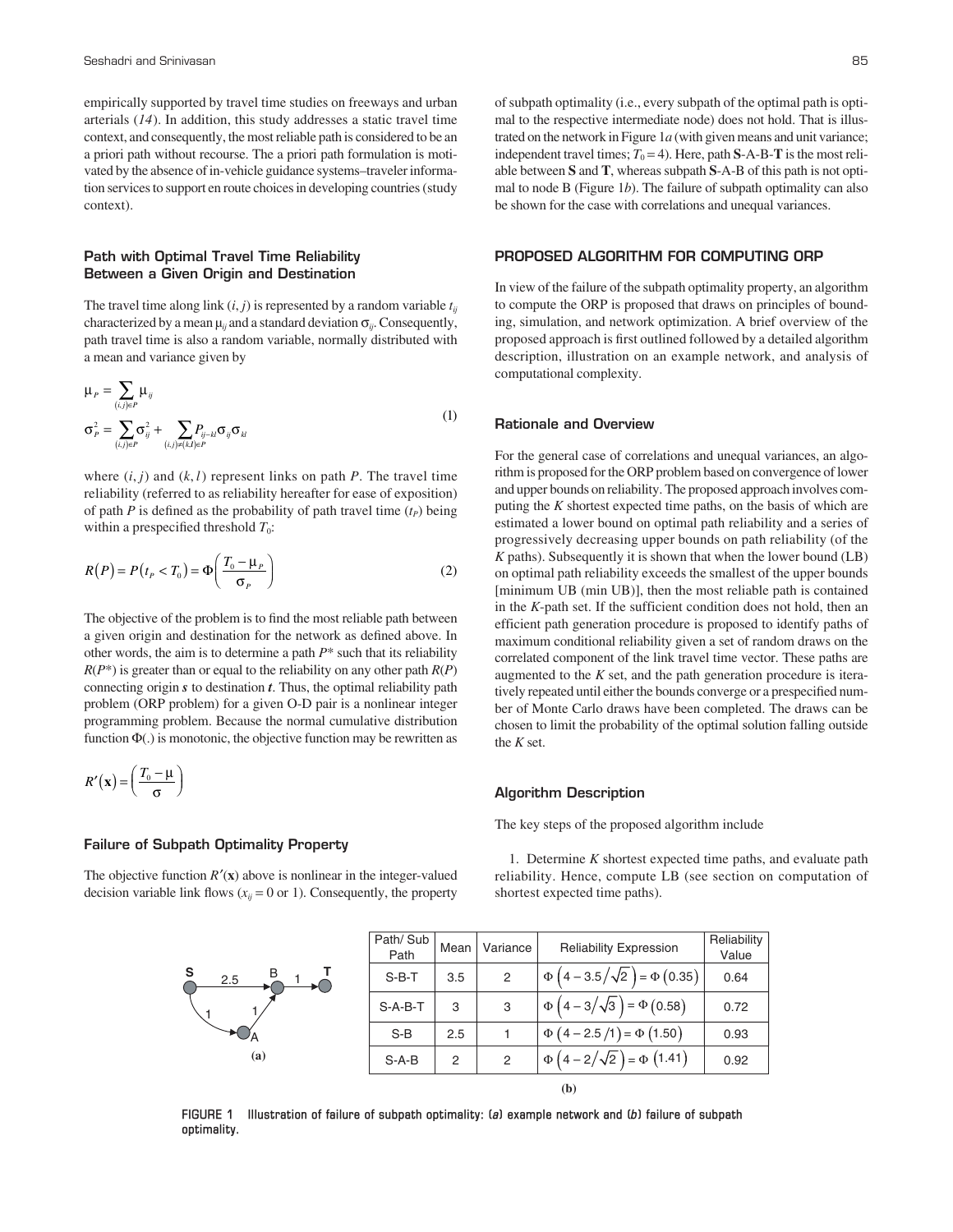2. Determine lower bound on minimum path variance (see section on computation of a lower bound on minimum path variance), and compute path reliability upper bounds. Hence, compute min UB (see section on computation of minimum path reliability UB for *K*-path set).

3. Perform optimality–termination check (see section on sufficient condition for optimality of ORP).

If  $LB \geq min \, UB$  or number of iterations  $l > L$ , then optimal reliability estimate = LB; terminate.

Else (path generation—see section of Monte Carlo–based path generation procedure).

– Perform a random draw of the multivariate normal component of the link travel time vector.

– Compute path of maximum conditional reliability  $P_{opt}$  (reliability  $R_{opt}$ ) by using the proposed algorithm for the independent and identically distributed (i.i.d.) problem.

– Update lower bound: if 
$$
R_{opt}
$$
 > LB, set LB =  $R_{opt}$ .

 $-$  Set  $l = l + 1$ , and repeat Step 3.

#### Computation of Shortest Expected Time Paths

Because the mean path travel time is one determinant of reliability, paths with small expected travel times are potential candidates for the ORP. However, because the shortest expected time paths may not be reliable, a set of *K* shortest expected time paths is considered that must contain the optimal path for some *K*, although in the worst case this requires enumerating all paths. The *K* shortest expected time paths problem is solved by using the standard label correcting algorithm (*15*). A lower bound on optimal reliability is the largest path reliability from the *K*-path set.

# Computation of a Lower Bound on the Minimum Path Variance

An upper bound on the actual reliability  $R'_{P}$  of any path  $P$  can be obtained by substituting path variance with the minimum path variance on the network  $\sigma_{min}^2$  (for the given O-D pair). The main idea here involves decomposition of the variance objective into an equivalent sum-of-squares problem (i.e., a minimum cost norm problem) involving a multiobjective cost vector. For this, the Cholesky decomposition of the variance–covariance matrix is performed yielding Cholesky matrix  $A = [a_{ij}]$  for  $i = 1, \ldots, m$  and  $j = 1, \ldots, m$ . Path variance can be expressed as a sum of link separable components based on the Cholesky coefficients (Equation 3) and consequently can be restated as the norm or sum of squares of *m* cost elements (Equation 4). Thus, the problem of computing the minimum variance path is equivalent to finding the minimum cost norm path on a network with multiple (*m*) objectives.

$$
\sigma_P^2 = \left(\sum_{i \in P} a_{i1}\right)^2 + \left(\sum_{i \in P} a_{i2}\right)^2 + \dots + \left(\sum_{i \in P} a_{in}\right)^2 \tag{3}
$$

$$
= \left(\sum_{k=1}^{m} q_{pk}^{2}\right) \text{where } q_{p1} = \sum_{i \in P} a_{i1}, \dots, q_{pm} = \sum_{i \in P} a_{im} \tag{4}
$$

Unfortunately, the minimum cost norm problem is difficult to solve exactly because it is a multiobjective problem. Therefore, a lower bound on  $\sigma_{\min}^2$  that can be easily computed is used instead. For that

purpose, consider the problem of minimizing  $Z = (\sum_{k=1}^{m} q_{pk})^2$  (the square of the sum of Cholesky coefficients), which is referred to as the minimum sum objective problem. This problem can be solved by using shortest path algorithms because it involves a single objective (link cost equals sum of Cholesky coefficients for that link,  $\Sigma_i a_{ij}$ ). Although optimizing the minimum sum objective (optimal path denoted  $P_{\text{sum}}$ ) does not minimize variance per se, studies show that it gives a fairly tight upper bound (typically within 0.5%) on minimum variance (*16*).

If λ represents the maximum value of ( $\sigma_{Psum}/\sigma_{min}$ ) across various instances, then  $\sigma_{\min} \ge (1/\lambda) \sigma_{P_{\text{sum}}}$ . Thus,  $\sigma^* = c \sigma_{P_{\text{sum}}}$  is a lower bound on  $\sigma_{\min}$  whenever the constant  $c < (1/\lambda)$ . Empirical evidence that is consistent with the authors' own observations, indicates that a value of *c* = 0.75 provides a valid lower bound for most real networks (*16*).

To summarize, the proposed procedure to estimate a lower bound on minimum path variance  $\sigma_{min}^2$  involves (*a*) Cholesky decomposition of the travel time covariance matrix, (*b*) formulation and solution of the min sum path problem, and (*c*) computation of a lower bound  $\sigma^* = c \sigma_{\text{Psum}}$  by applying a suitable scaling factor *c* to standard deviation of the optimal min sum path.

# Computation of a Minimum Path Reliability UB for the K-Path Set

By using this lower bound on  $\sigma_{min}$ , an upper bound for path reliability is computed for each path in the *K*-path set, and the smallest of these path bounds is taken as minimum UB (min UB). Because the mean travel times in the *K*-path set progressively increase, the corresponding upper bounds on path reliability progressively decrease. Consequently, the smallest upper bound on path reliability in this set corresponds to the *K*th path.

#### Sufficient Condition for Optimality of ORP

When the lower bound on optimal path reliability exceeds the smallest of the upper bounds (min UB), then the most reliable path is contained in the *K*-path set. This follows because the path upper bounds progressively decrease. Therefore, min UB must be larger than all upper bounds of paths outside the set, which in turn are larger than the corresponding actual path reliabilities outside the set. Thus, a sufficient condition for finding the ORP is, if  $LB \geq min UB$  in the set above, then the most reliable path is contained in the set. If this condition is satisfied, optimality is guaranteed and the algorithm terminates. However, the optimality condition above is sufficient, but not necessary. In other words, if LB < min UB, then either optimality is achieved but is not verifiable because of loose upper bound, or optimality is not achieved in the given *K* set.

### Monte Carlo–Based Path Generation Procedure

If the optimality criterion above is not met, a Monte Carlo–based path generation procedure is proposed to generate new candidate paths that may be more reliable than the *K*-path set. The proposed path generation procedure involves (*a*) decomposing the travel time variance–covariance matrix into a correlated component and an independent component and generating several Monte Carlo draws (vectors) of the correlated component to produce conditionally independent instances of link travel time distributions and (*b*) for each of the conditionally independent instances, determining the condi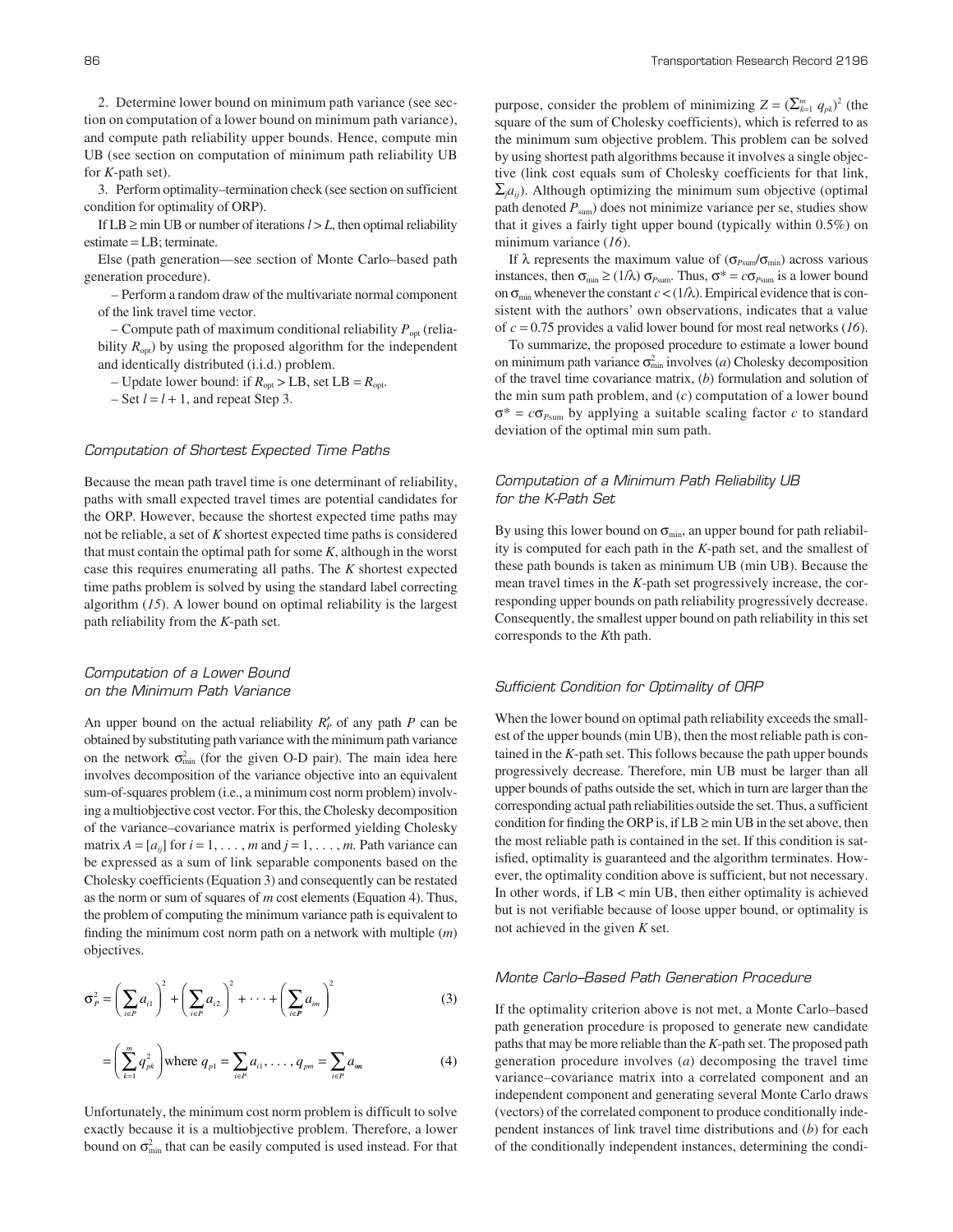tionally most reliable path by using a network optimization procedure. The conditionally most reliable paths constitute the additional potentially reliable candidate paths and are likely to be generated frequently with increasing draws.

# Error Components Scheme for Decomposing the Travel Time Distribution

The link travel time vector (**t**) is decomposed into two components: a correlated component across links (**z**) and an i.i.d. component ( $\eta$ ) across links.

 $t_i = \mu_i + z_i + \eta_i$  or  $\mathbf{t} = \boldsymbol{\mu} + \mathbf{z} + \boldsymbol{\eta}$  for the vector of link travel times

where

**t** ∼ MVN( $\mu$ ,  $\Sigma$ <sub>*T*</sub>), **z** ∼ MVN(**0**, *Z*), and  $\mathbf{\eta}_i \sim \mathrm{N}(0, \sigma^2)$ .

The major advantage of this decomposition is that given a draw of the correlated component vector **z**, the resulting conditional link travel times ( $t|z$ ) are i.i.d. across links with variance  $\sigma^2$ .

# Label Correcting Algorithm to Compute the Conditionally Most Reliable Path for the i.i.d. Case

On the basis of the error components scheme, several instances (L) of the multivariate correlated component **z** are randomly drawn from its distribution (Equation 5). Next, the path of maximum conditional reliability is computed for each instance (draw) of the conditional link travel time vector  $t\mathbf{z}$ . The i.i.d. nature of the conditional travel time vector makes it easier to solve the ORP problem for this case. The following modified label correcting algorithm is proposed.

The path variance in the i.i.d. case (with link variance  $\sigma^2$ ) is simply  $\sigma^2$  times path length (number of arcs). Consequently, the ORP problem objective (Equation 2) reduces to

$$
R(\mathbf{x}) = \Phi\left(\frac{T_0 - \sum_{(i,j)\in A} x_{ij} \mu_{ij}}{\sigma \sqrt{\sum_{(i,j)\in A} x_{ij}}}\right)
$$
(6)

Paths with equal length have equal variance. Hence, among paths of equal length (number of arcs), the path with maximum reliability is the one with the least expected time.

With this principle, the conditionally most reliable path is solved in two stages for each draw: first, the most reliable path and corresponding reliability values  $R_a^*$  are determined for every feasible path length *a* (number of arcs = 1, 2, . . . , up to a maximum of  $n - 1$ ). This is done by using a modified label correcting procedure in which a set of up to *n* − 1 labels are maintained at each node *i.* The *k*th label (*k* =  $1, 2, \ldots, n-1$ ) of node *i*,  $d_k(i)$  represents the current estimate of minimum mean travel time (and hence maximum reliability) to node *i* among subpaths with exactly *k* arcs. The optimality condition can be stated as

$$
d_k(j) \le d_{k-1}(i) + \mu_{ij} \qquad \forall (i, j) \in A; \ \ k = 2, \dots, n-1 \tag{7}
$$

Ties between multiple subpaths of equal length may be broken arbitrarily. At optimality, the maximum reliability for a given path length *a*,  $R_a^*$  is computed from the label of destination node *t* as

$$
R_a^* = \Phi\left(\frac{\left(T_0 - d_a\left(t\right)\right)}{\sigma\sqrt{a}}\right)
$$

 $(5)$ 

where  $\sigma^2$  is the variance of the i.i.d. components ( $\eta_i$  in Equation 5). Next, the optimal path across all path lengths is found as the path with the largest reliability from the first stage across varying number of arcs *a*, and thus optimal path reliability  $R^* = \max_a R_a^*$ . Thus, the path of maximum conditional reliability is computed for each draw.

With probability theory, it can be shown that the probability of not encountering the true optima in *L* random draws (δ) decreases as per the following equation:

$$
L = \left(\frac{\log \delta}{1 - \left(pz_{a/2}\sqrt{\frac{p(1-p)}{R}}\right)}\right)
$$
(8)

where *p* is an estimate (obtained from *R* draws) of the probability that the path of maximum conditional reliability coincides with the true optimum on a single draw, and the confidence level is  $100(1 - \alpha)$ .

#### Illustrative Example

The proposed algorithm is illustrated on the simple example network shown (mean, variance in Figure 2*a*) for origin node **1** and destination node **5.** The O-D threshold is assumed to be 12, and for simplicity, links are assumed to be equi-correlated with correlation coefficient  $\rho = 0.25$ . The results of each step are summarized in Figure 2*c*.

# Computational Complexity

The proposed ORP algorithm involves (*a*) identification of *K* shortest expected time paths requiring  $O[Kn(m + n\log n)]$  computations  $(O = order of)$  (14); (*b*) computation of lower bound on variance requiring  $O[m^3] + O[m] + O[n^2]$  computations for the Cholesky decomposition and computation of arc level min sum costs and the corresponding shortest path; and (*c*) path generation procedure requiring  $O[mn(n-1)]$  computations per iteration. Thus, the overall computational complexity of the proposed algorithm is given by  $O[Kn(m + nlog n)] + O[m^3 + n^2 + m] + O[Lmn(n - 1)]$ . The algorithm is polynomial in *m* and *n*, but may increase significantly depending on *K* and *L* (pseudopolynomial).

#### COMPUTATIONAL EXPERIENCE

This section reports the results from a set of computational experiments on different synthetic and real networks. The computational experiments are intended to

1. Study the effect of choice of parameters *L* and *K* on algorithm performance,

2. Investigate algorithm performance with increasing network sizes and densities, and

3. Analyze the performance of the ORP in relation to other benchmarks for a real-world network with empirical travel time data.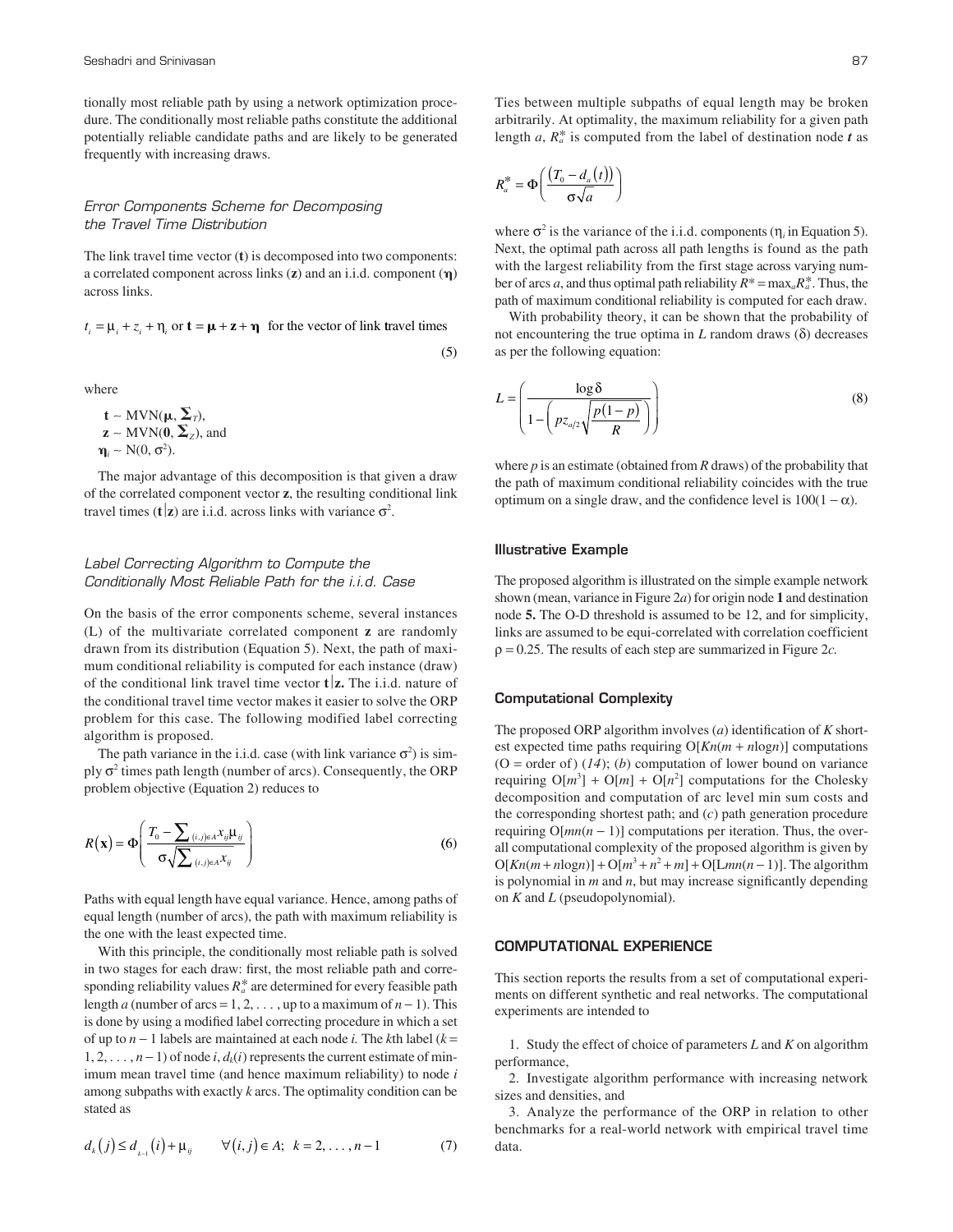

| Arc     | Draw                          |      |      |       |      |  |  |  |
|---------|-------------------------------|------|------|-------|------|--|--|--|
|         | $\overline{2}$<br>5<br>4<br>з |      |      |       |      |  |  |  |
| $1-2$   | 2.78                          | 3.79 | 2.24 | 5.54  | 1.85 |  |  |  |
| $1 - 3$ | 4.03                          | 1.02 | 9.56 | 16.04 | 3.81 |  |  |  |
| $2 - 4$ | 3.91                          | 6.10 | 0.31 | 2.57  | 5.35 |  |  |  |
| $3 - 2$ | 7.93                          | 4.58 | 4.93 | 5.13  | 2.68 |  |  |  |
| $3-5$   | 0.10                          | 8.42 | 4.02 | 11.04 | 2.66 |  |  |  |
| $4 - 5$ | 4.45                          | 6.33 | 3.70 | 1.53  | 4.59 |  |  |  |
| $4 - 3$ | 1.61                          | 4.44 | 6.02 | 3.82  | 4.64 |  |  |  |
|         |                               |      |      |       |      |  |  |  |

| <b>Algorithm Step</b>                                                                                                                                                                                              | <b>Result</b>                                                                                                                                      |  |  |  |
|--------------------------------------------------------------------------------------------------------------------------------------------------------------------------------------------------------------------|----------------------------------------------------------------------------------------------------------------------------------------------------|--|--|--|
| 1. Lower bound computation $(K = 1)$                                                                                                                                                                               | $K = \{1-3-5\}; L.B = R_{1-3-5} = 0.80$                                                                                                            |  |  |  |
| 2. Computation of lower bound on $\sigma_{\min}$<br>Cholesky decomposition<br>a.<br>Compute $\mathsf{P}_{\mathsf{sum}}$ , $\sigma_{\mathsf{P}_{\mathsf{sum}}}$<br>b.<br>Compute $\sigma = c\sigma_{P_{sum}}$<br>C. | a. min sum objective costs<br>b. P <sub>sum</sub> : path 1-2-4-5, $\sigma_{P_{sum}}^2$ = 16.46<br>c. $\sigma^* = 0.75 \times \sqrt{16.46} = 3.043$ |  |  |  |
| 3. Computation of min UB ( $c = 0.75$ )                                                                                                                                                                            | min $UB = 0.905$                                                                                                                                   |  |  |  |
| 4. Path generation $(L = 5)$                                                                                                                                                                                       | Paths of maximum conditional reliability<br>$1.1 - 3 - 5$<br>$4.1 - 2 - 4 - 5$<br>$2.1 - -3 - 5$<br>$5.1 - 3 - 5$<br>$3.1 - 2 - 4 - 5$             |  |  |  |
| 5. Termination                                                                                                                                                                                                     | Max reliability = $0.80 = LB$<br>Optimal path 1-3-5; reliability = $0.80$                                                                          |  |  |  |

**(c)**

**FIGURE 2 Illustrative example: (***a***) example network, (***b***) mean conditional link travel times for**  *L* **5 draws, and (***c***) stepwise results for illustrative example.**

The experimental factors for the first two experiments are summarized below:

• Five randomly generated synthetic networks: size (500 or 1,000 nodes); density (1, 3, 5 links per node)

• Parameter levels: *K* paths (0/5/10/15); *L* draws (25/50/100)

• Network link attributes: mean travel times (random 5–15 units), variance (random  $0-100$  units<sup>2</sup>), and correlations (random  $0-1$ )

• Performance measures: average values of (*a*) computational time(s) and (*b*) accuracy (percent deviation from true optimum) from a series of 10 runs for each configuration

• Benchmark models

– Bounding heuristic: computation of *K* shortest expected time paths where *K* is iteratively doubled until convergence of bounds

– Conditional reliability optimization heuristic: algorithm with  $K = 0$  (purely draw-based simulation procedure—see section on Monte Carlo–based path generation procedure)

• Benchmark solutions

– True optimum (computed by using bounding heuristic)

– Optimal reliability path assuming independence (ORP-I)

# Effect of Algorithm Parameters K and L

Results indicate that the proposed algorithm is accurate even for very small values of *K* and *L* (see Tables 1 and 2). With as few as five *K*shortest paths and 25 draws, the optimal path is found in four of the five networks, whereas, with five paths and 50 draws the optimal path is found in the remaining network (Network 4). The computational time is quite acceptable (59 s) for realistic networks (1,000 nodes, 3,000 links) and a general correlation pattern. Further, the computational time increases as *K* and *L* increase, with a larger increase noted for *L* for a given network size. Across network sizes for a given number of draws, the effect of *K* becomes more significant, particularly as the number of links increases (Networks 3 and 5). Thus, *K*-shortest path computations tend to be more expensive for larger networks.

Results support the conjecture that the *K*-best expected time paths serve as a good initial candidate set, but are not necessarily optimal. (For example, in Network 4, the optimal path is outside the  $K = 15$ least-expected time paths.) Furthermore, the effectiveness of augmenting the *K*-path set with conditionally reliable paths is also observed. In Networks 3 and 5, with  $K = 5$  and 25 augmented draws, the optimal path is identified in each of 10 sets of replications. Also, in Network 4, increasing  $K$  from 5 to 15 does not find the optimal solution, while even with  $K = 5$ , increasing *L* from 25 to 50 draws ensures optimality. In this network, the optimal path lies outside  $K = 15$  and yet is consistently identified as the conditionally most reliable path within a set of 50 draws.

#### Effect of Network Size and Density

The examination of algorithm performance for varying network sizes (nodes) and densities (links) and comparisons with the bound-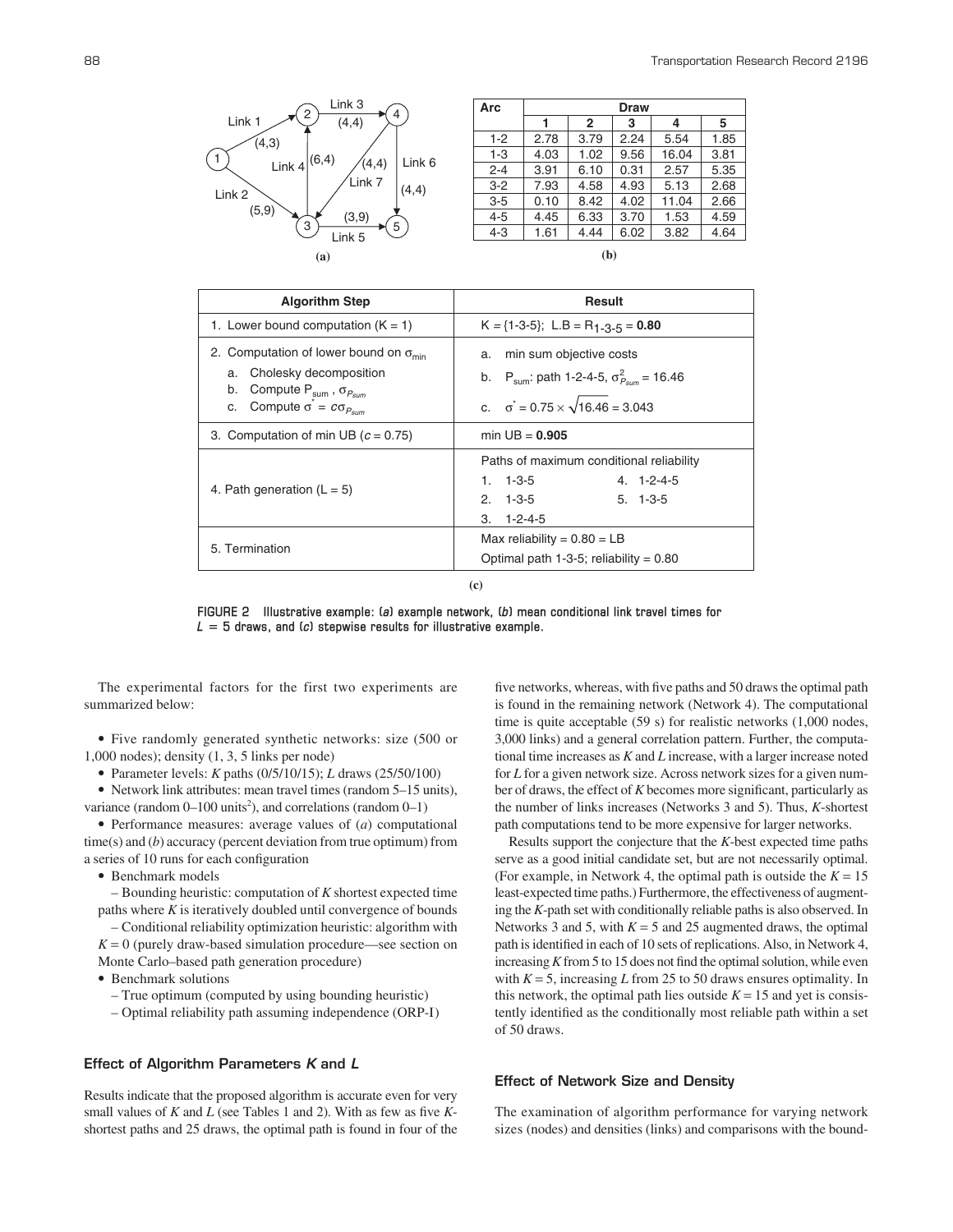|  | TABLE 1 Effect of Parameters $K$ and $L$ on Algorithm Performance |  |  |  |
|--|-------------------------------------------------------------------|--|--|--|
|--|-------------------------------------------------------------------|--|--|--|

| K            |     | Network 1 (500 nodes,<br>$625$ links) |             | Network 2 (500 nodes,<br>1,530 links) |             | Network 3 (500 nodes,<br>2,515 links) |             | Network $4(1,000$ nodes,<br>1,250 links) |             | Network $5(1,000$ nodes,<br>3,055 links) |             |
|--------------|-----|---------------------------------------|-------------|---------------------------------------|-------------|---------------------------------------|-------------|------------------------------------------|-------------|------------------------------------------|-------------|
|              | L   | Time<br>(s)                           | % Deviation | Time<br>(s)                           | % Deviation | Time<br>(s)                           | % Deviation | Time<br>(s)                              | % Deviation | Time<br>(s)                              | % Deviation |
| $\mathbf{0}$ | 25  | 2.34                                  | 1.73        | 12.08                                 | 3.23        | 28.12                                 | 9.39        | 8.92                                     | 4.50        | 55.56                                    | 4.08        |
| $\mathbf{0}$ | 50  | $2.81^{a}$                            | $0.00^a$    | 15.17                                 | 1.38        | 34.24                                 | 7.91        | $9.532^{a}$                              | $0.00^a$    | 58.27                                    | 4.08        |
| $\mathbf{0}$ | 100 | 3.75                                  | 0.00        | $21.37^a$                             | $0.92^a$    | 46.17 <sup>a</sup>                    | $0.00^a$    | 10.79                                    | 0.00        | $70.99^a$                                | $0.00^a$    |
| 5            | 25  | $2.35^{b}$                            | $0.00^{b}$  | $12.10^{b}$                           | $0.00^{b}$  | $29.32^{b}$                           | $0.00^{b}$  | 8.94                                     | 4.50        | $58.83^{b}$                              | $0.00^{b}$  |
| 5            | 50  | 2.81                                  | 0.00        | 15.22                                 | 0.00        | 35.44                                 | 0.00        | $9.55^{b}$                               | $0.00^{b}$  | 61.94                                    | 0.00        |
| 5            | 100 | 3.75                                  | 0.00        | 21.49                                 | 0.00        | 46.77                                 | 0.00        | 10.80                                    | 0.00        | 72.81                                    | 0.00        |
| 10           | 25  | 2.35                                  | 0.00        | 12.13                                 | 0.00        | 30.88                                 | 0.00        | 8.97                                     | 4.50        | 62.33                                    | 0.00        |
| 10           | 50  | 2.82                                  | 0.00        | 15.52                                 | 0.00        | 36.43                                 | 0.00        | 9.58                                     | 0.00        | 65.97                                    | 0.00        |
| 10           | 100 | 3.76                                  | 0.00        | 21.95                                 | 0.00        | 47.11                                 | 0.00        | 10.66                                    | 0.00        | 75.38                                    | 0.00        |
| 15           | 25  | 2.35                                  | 0.00        | 12.20                                 | 0.00        | 31.75                                 | 0.00        | 8.98                                     | 4.50        | 66.19                                    | 0.00        |
| 15           | 50  | 2.81                                  | 0.00        | 15.89                                 | 0.00        | 36.41                                 | 0.00        | 9.60                                     | 0.00        | 69.14                                    | 0.00        |
| 15           | 100 | 3.76                                  | 0.00        | 22.79                                 | 0.00        | 47.29                                 | 0.00        | 10.66                                    | 0.00        | 79.89                                    | 0.00        |

*<sup>a</sup>*Value for conditional reliability optimization heuristic used in comparison.

*<sup>b</sup>*Algorithm value used for comparison with bounding heuristic and conditional reliability optimization heuristic.

**TABLE 2 Comparison of Bounding Heuristic with Proposed Algorithm**

| Performance Measure | Network 1 | Network 2 | Network 3 | Network 4 | Network 5 |
|---------------------|-----------|-----------|-----------|-----------|-----------|
| K for convergence   | 10        | 20        | 40        | 40        | 40        |
| $%$ diff. in time   | 34.5      | 45        | 66.3      | 38.4      | 142.2     |
| % diff. in accuracy |           |           |           |           |           |

ing heuristic and conditional reliability optimization heuristic indicated the following:

• The number of network links has a more significant effect than the number of network nodes. Computational time increases 13-fold (as links increase from 625 to 2,510–Networks 1 and 3), whereas as nodes increase from 500 to 1,000, the increase is 4.6 times (Networks 2 versus 5).

• Compared with the bounding heuristic, the proposed algorithm (parameters chosen to ensure 100% accuracy) is computationally more efficient (34% to 142% faster). This illustrates the efficiency of the conditional path reliability optimization scheme, which leads to the enumeration of fewer paths.

• The performance of the ORP algorithm (bounds + path generation) is compared against the pure path generation procedure. The proposed algorithm is computationally more efficient (20% to 75%) in four of the five networks, suggesting the need to combine bounds and path generation procedures in many networks. In contrast, in Network 4, the algorithm is marginally slower (by 0.19%) than the Monte Carlo–based conditional reliability-based optimization algorithm.

#### Empirical Application

In this section the proposed algorithm is applied to a network (33 nodes, 98 links) of major roads in Chennai, India (Figure 3). The coefficients of variation of link travel time (based on empirical data) are consistent with those (0–0.7) observed in other urban transportation networks (*13*). The correlation coefficient between adjacent links is taken as 0.75, and correlation between nonadjacent links is taken as zero. The travel time threshold is chosen to be 1.5 times the shortest expected time for the corresponding O-D pair (allowing for 50% buffer over the least expected time due to various sources of uncertainty). The optimal travel time reliability measure is compared with the least expected time path for five randomly selected O-D pairs on the basis of mean, variance, and reliability of path travel times.

The results illustrate that minimizing expected travel time (LET path) alone may result in choice of unreliable paths (three out of five O-D pairs). In contrast, maximizing reliability results in a modest increase in mean travel time (between 0.91% and 9.29% compared with LET path). However, the decrease in standard deviation is quite substantial (17.5% to 75%) resulting in a reliability improvement of 5% to 35%.

The effect of assuming independence was investigated by comparing actual path characteristics of the ORP-I against the true optimum. The optimal path ORP-I was found to be different from the true optima (ORP) in three of the five O-D pairs, all of which result in choice of suboptimal or unreliable paths. The difference in reliability of ORP-I from true ORP ranges between 11% and 17%, and the mean travel times were suboptimal by between 3% and 4.5%. The standard deviations in the independent case were higher by 15% to 25% than the optimal reliability solutions. Thus, the assumption of independence may lead to suboptimal results in some cases.

The comparison was also performed by systematically varying the range of threshold values  $T_0$  (1.1, 1.25, 1.5, 1.75, and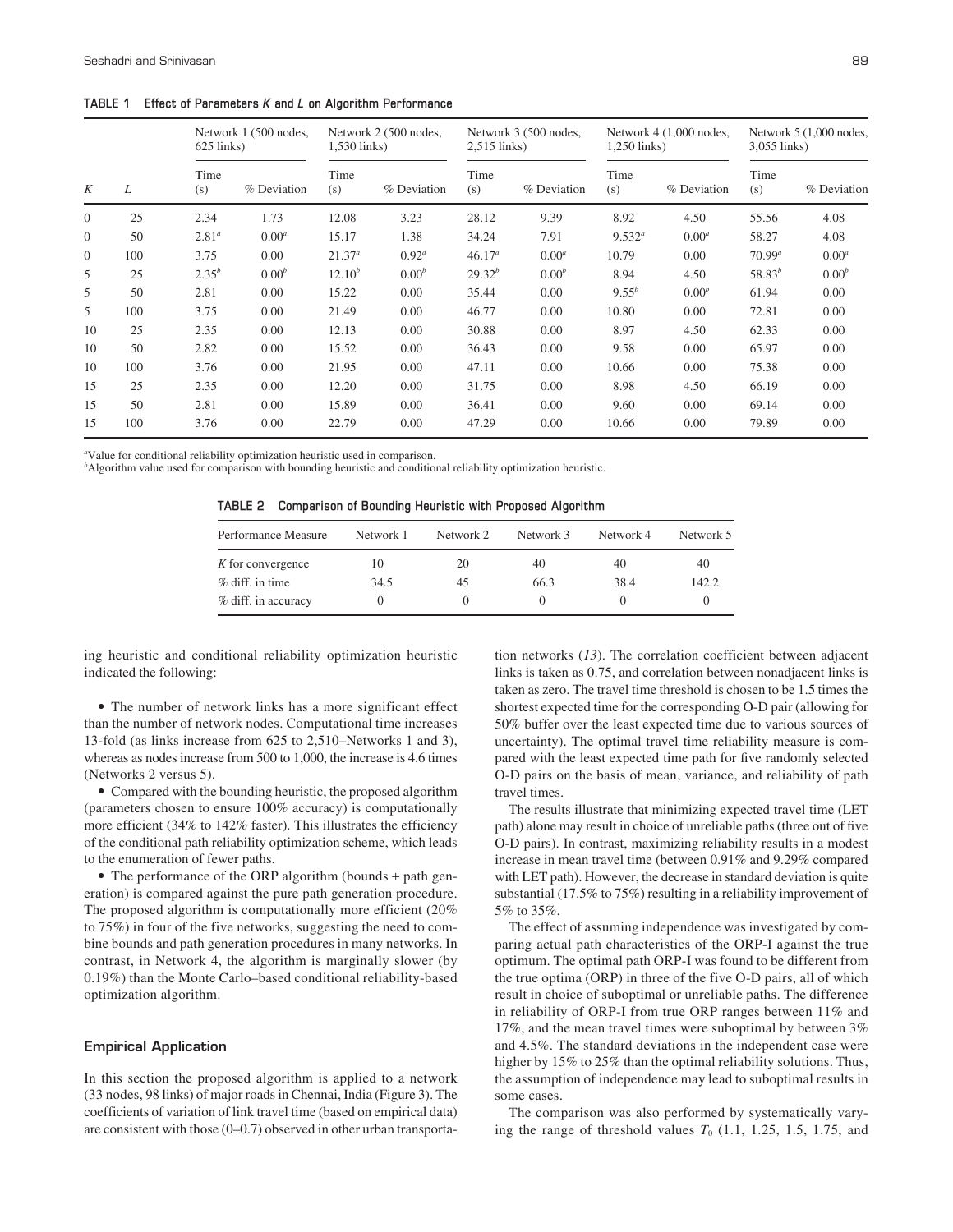

**FIGURE 3 Chennai road network topology.**

2.0 times the least expected time  $T_{\text{min}}$ ). The threshold  $T_0$  represents the total time budgeted by a commuter to arrive before a preferred arrival time. This includes the expected travel time for the journey plus an extra buffer to account for unexpected delays and congestion. The threshold is a measure of commuters' risktaking propensity with low thresholds representing risk-seeking (or risk-prone) commuters and high thresholds representing risk-averse commuters.

In general as the threshold value increases (quantified by ratio of  $T_0$  to  $T_{\text{min}}$ ), the improvement in reliability initially increases and then decreases (Figure 4). The point of maximum improvement varies

between 1.25 and 1.5 times  $T_{\text{min}}$  for different O-D pairs. Significant variation is seen in the extent of reliability improvement (relative to the least expected time path) for different O-D pairs. The improvement is quite significant (20% to 40%) for most O-D pairs, with the exception of O-D Pair 2 (in which maximum improvement is below 5%). That is attributable to the differences in the coefficient of variation and expected travel times between the ORP and least expected time path for these O-D pairs.

In contrast to the general trend of small reliability improvement at low and high thresholds, significant improvement is possible in some cases. Notable exceptions include O-D Pairs 1 and 4, which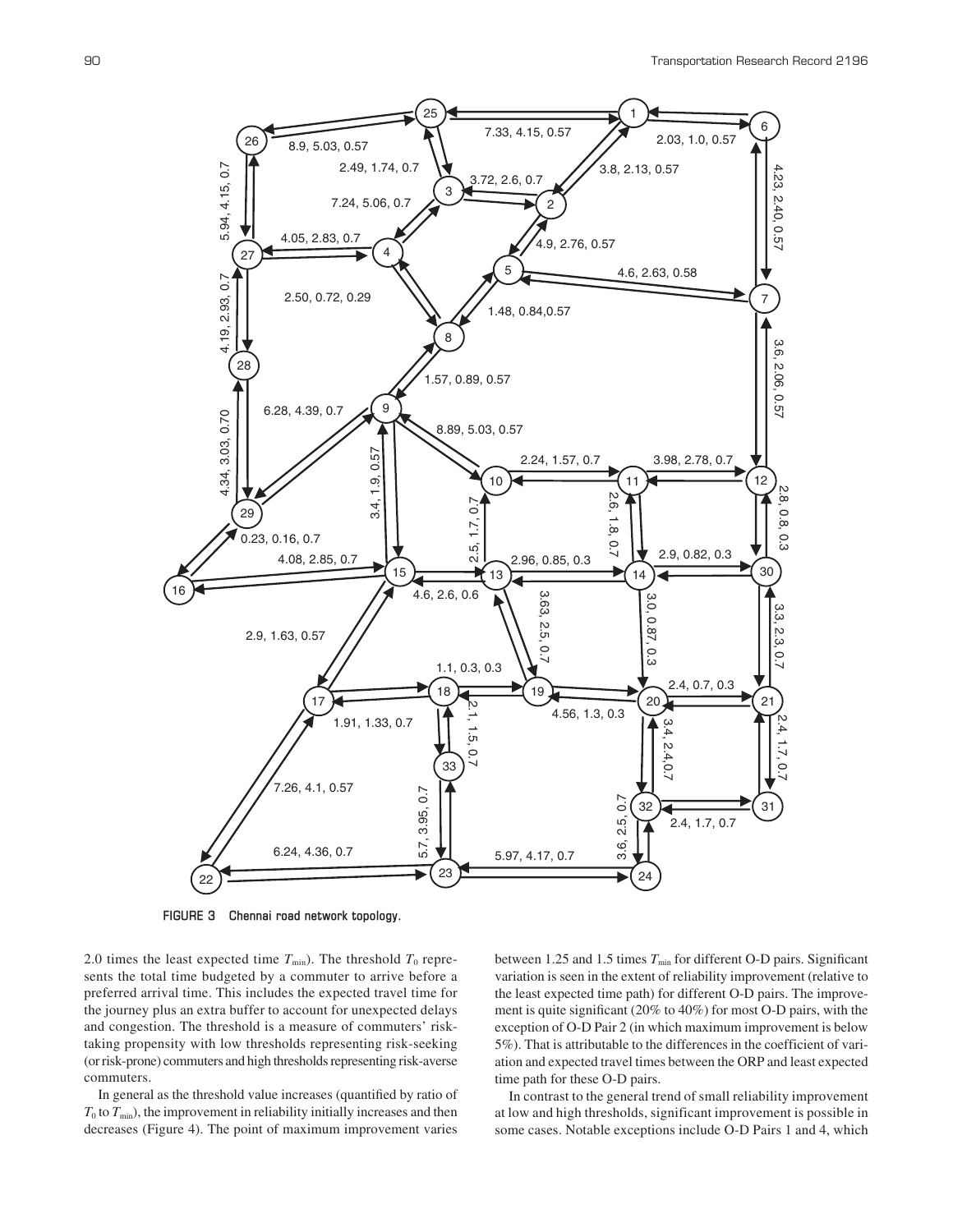

**FIGURE 4 Effect of threshold on percentage of reliability improvement.**

show improvement of 16% and 10% at  $T_0 = 1.1 T_{min}$ . This is possible when the shortest expected time path has a moderate coefficient of variation (0.48 and 0.51 for O-D Pairs 1 and 4) that is significantly higher than that of the ORP (60% and 45% higher for O-D Pairs 1 and 4). However, O-D Pairs 3 and 5 show improvement of 13.5% and 10.2% at  $T_0 = 2T_{\text{min}}$ , illustrating that a large improvement in reliability is possible even at high thresholds. This occurs when the shortest expected time path has a high coefficient of variation (0.66 and 0.63 for O-D Pairs 3 and 5) that is again, significantly higher than the ORP (77% and 56% higher for O-D Pairs 3 and 5).

These findings have the following implications: the largest improvements in reliability are attained at moderate thresholds  $(1.25-1.5T<sub>min</sub>)$ , which correspond to uncertain system performance and moderately risk-averse travelers. To the extent that the threshold is a measure of risk aversion, benefits of the ORP tend to be lower for both risk-seeking and extremely risk-averse travelers. For some O-D pairs, and threshold values, the least expected time path may serve as a good proxy for reliability, whereas for many others the ORP may provide significant reduction in variability and improvement in reliability. The magnitude of reliability improvement depends on the differences in coefficient of variation and mean travel time between the shortest expected time path and ORP, as well as the threshold for reliability.

## **CONCLUSIONS**

This paper proposes a new bounds-based optimality criterion for the ORP problem. On the basis of the bounds, an algorithm is proposed to find the path with maximum travel time reliability on a network with stochastic, normal, and correlated link travel times. Computational experiments demonstrate the accuracy and efficiency of the proposed approach and its applicability to realistic network sizes. The computational time is affected by the number of *K* shortest paths, number of draws, and network size. For realistic network sizes, it is found that as few as five paths and 50 draws are sufficient to find the ORP. Further, the proposed algorithm is computationally faster than both a bounding heuristic (involving doubling *K*-shortest expected time paths until the bounds converge) and a pure Monte Carlo draw based simulation procedure (conditional reliability optimization heuristic).

In addition, experiments on a real-world network (Chennai) using empirical travel time data yielded the following insights:

• Existing practice of using shortest expected time paths can lead to the choice of highly unreliable paths, whereas using travel time reliability can yield significant improvements in reliability (more than 35%) without excessively compromising on mean travel time (less than 10%).

• Assuming independence of link travel times can result in the choice of suboptimal paths with a significant compromise on path reliability (between 11% and 17% from the ORP).

• Results also underscore the role of risk attitudes on benefits due to reliability-based optimization. The maximum benefits in regard to an improvement in reliability are obtained by moderately risk-averse travelers.

• The magnitude of maximum reliability improvement depends on the threshold value and differences in coefficient of variation and mean travel time between the ORP and the shortest expected time path.

The proposed algorithm will have important applications in the context of congestion mitigation and ITS applications related to route guidance on networks with significant travel time uncertainty. Potential directions for future research include extending the proposed algorithm to incorporate nonnormal distributions and routing in stochastic and dynamic networks. Another interesting line for further work is the development of reliability-based algorithms for the context of routing with recourse under stochastic travel times.

## ACKNOWLEDGMENTS

This research is supported in part by funding from the Centre of Excellence in Urban Transport at the Indian Institute of Technology, Madras, which is funded by the Ministry of Urban Development, Government of India. This support is gratefully acknowledged.